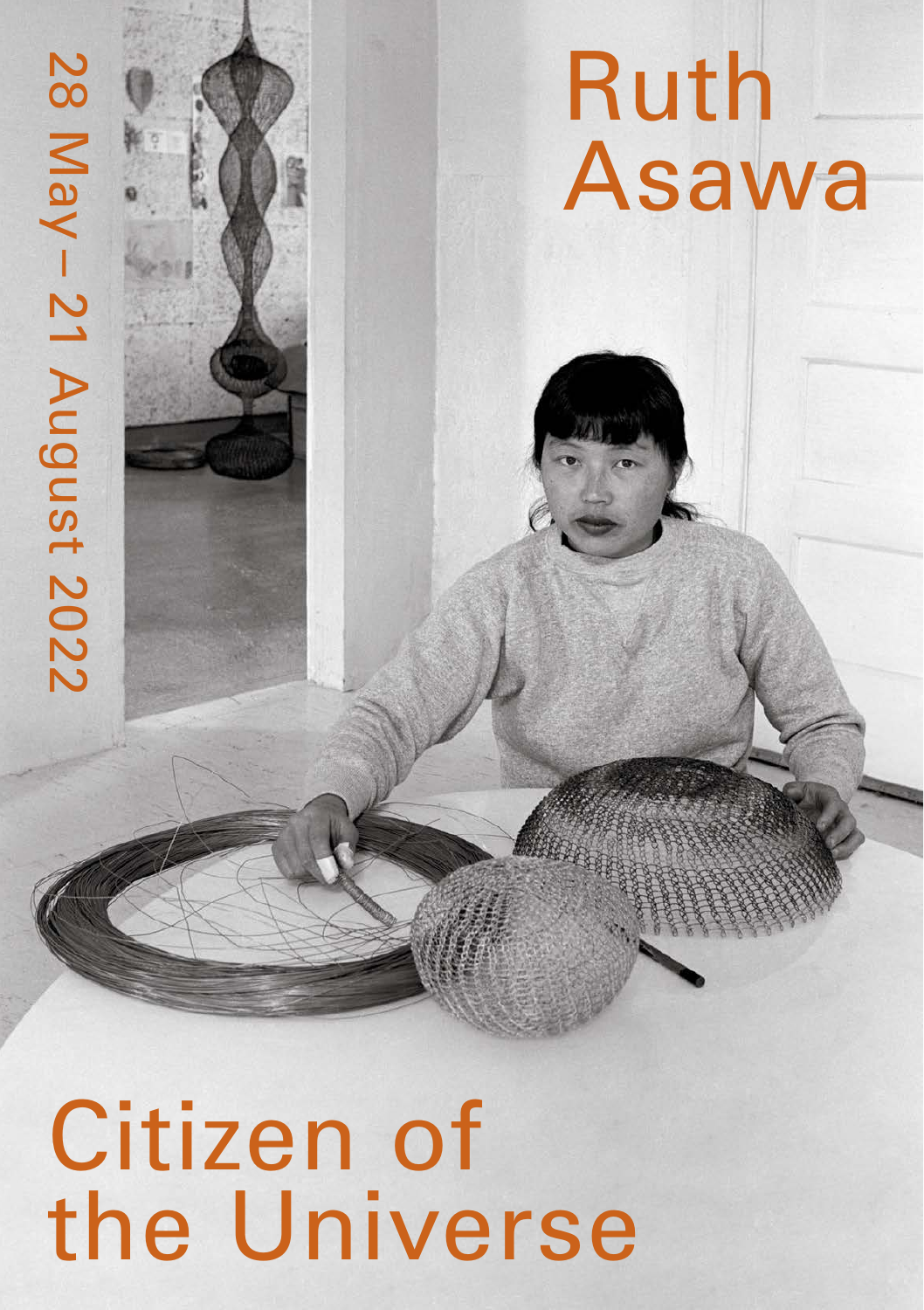# About Modern Art Oxford

Located in one of the world's great cities of learning, Modern Art Oxford is a leading contemporary art space with an international reputation for innovative and ambitious programming. We promote creativity in all its visual forms as a progressive agent of social change. Our programmes, both in person and online, are shaped by a belief in dialogue between contemporary art and ideas, and celebrate the relevance of contemporary visual culture to society today.

Modern Art Oxford offers opportunities for audiences to be inspired, to enjoy, to learn, and to develop their creative potential.

## Ruth Asawa Citizen of the Universe

*"An artist is not special. An artist is an ordinary person who can take ordinary things and make them special."* **– Ruth Asawa**

American artist Ruth Asawa (b. 1926 Norwalk, California– d. 2013 San Francisco, California) was a pioneer in modern art. She made a lifelong commitment to professional art making as a transformative activity for individuals, in education and in the lives of communities.

For Ruth Asawa, teaching art and learning were vital activities for dynamically engaging with life. Asawa was born to Japanese parents who worked as farm labourers in rural Norwalk, California. In 1942, she and her family were forced into US concentration camps where people of Japanese ancestry were forcibly interned during World War II. But in her time there she met interned professional artists and Disney animators, who, along with other teachers, taught Asawa to draw directly from nature. She continued with this observational drawing practice throughout her life. She was released from the internment camp to train as an art teacher, then later enrolled at Black Mountain College, North Carolina. The experimental college promoted learning as a social process - with the arts at the centre, framed within humanities, sciences and community living. It was a radically progressive institution that intended to educate students to be "fully awake to life", which for Asawa was revelatory.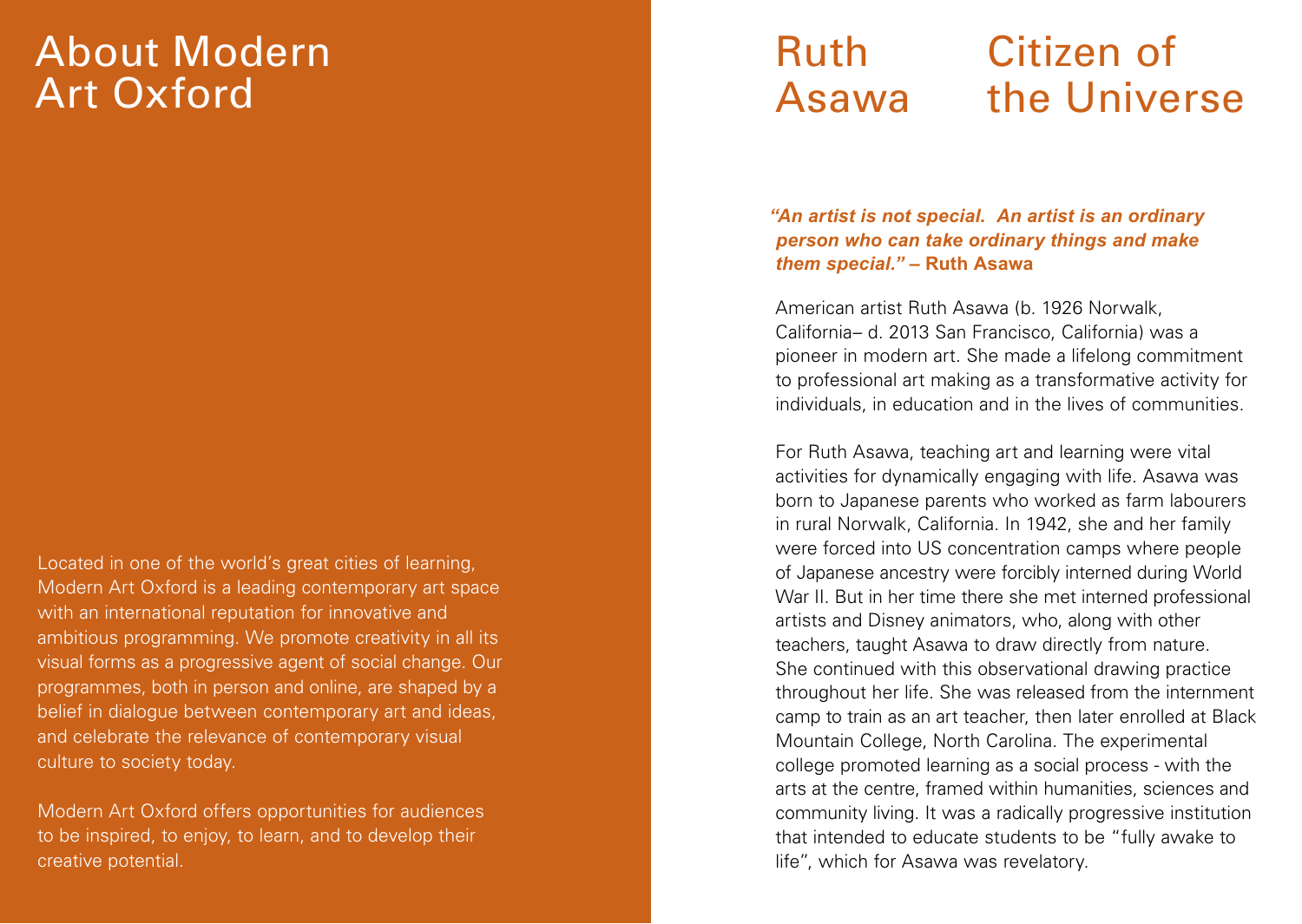Asawa attended Black Mountain College from 1946 to 1949. She excelled as an outstanding young artist with notable emotional maturity, and was also adept at farming and community living. At the college she was taught by international artists and progressive tutors who believed in expertise, collaboration, and individually learning from experience. Asawa said the teachers at Black Mountain College: "profoundly influenced my outlook on the value of life and the true nature of freedom."

### *"Through the arts you can learn many, many skills that you cannot learn through books and problem-solving in the abstract."* **– Ruth Asawa**

From Asawa's recollections, artists Anni and Josef Albers had a notable influence on her, along with inventor, environmentalist and architect R. Buckminster Fuller. Anni Albers, along with others, role modelled a modern feminism that was entirely new to Asawa, showing the importance of women having their own creative practice and social equality. Josef Albers was one of the most influential art educators of the 20th century, and Asawa's mentor. His classes centred on making works from inexpensive materials in response to questions about visual perception, practically demonstrating with the students how colours interact, or how a three-dimensional form could be made from paper, or a line of wire. His teaching drew inspiration from Taoism and Zen Buddhism, which reconnected Asawa to her parents' beliefs, but in her own fresh way.

In the summer of 1948, meeting R. Buckminster Fuller was galvanising for Asawa. Fuller argued for the invention of structures through learning from nature. He promoted living holistically as citizens of one planet, who are part of the universe, not nations at war. Through his lectures

Asawa's relationship with student architect Albert Lanier blossomed, and the couple decided to wed. In 1949 Asawa joined Lanier in San Francisco where interracial marriage had recently been legalised. Fuller designed their wedding ring - three conjoined 'A' letters - to represent the synergistic energy of the universe being manifest in their union.

Asawa discovered a whole new way of being in the world through art. She became determined to have a thriving future as an artist and mother. In preparation, Asawa freed herself from feeling victimised and traumatised by the racial prejudices of her time through conscientious personal development. In her final months of study at Black Mountain College, she cast off the national and racial labels that had caused her such pain, privately rejecting the labels 'American' and 'Japanese' and instead choosing to identify as "a citizen of the universe". Asawa's growing sense of true inner freedom motivated her lifelong artistic and civic contribution to society.

From the late 1940s to the turn of the 21st century, Asawa created her distinctive hanging sculptures from lines of wire that she looped and tied into elegant new forms. Asawa's sculptures are an exploration of structures within nature, and are born out of her close observations of organic life. Her concepts are informed by the artistic, scientific, and cultural insights – including environmentalism and Buddhism – that she learned at Black Mountain College. In Asawa's words, "the shadow cast by the sculpture reveals as much as the sculpture itself. … Many of the forms are inspired by plant growth, bone structures and patterns seen in water and oil, soap bubbles and smoke". Made by hand, each of Asawa's sculptures is a voluminous form ingeniously created with minimal materials. Her works aesthetically combine tangible,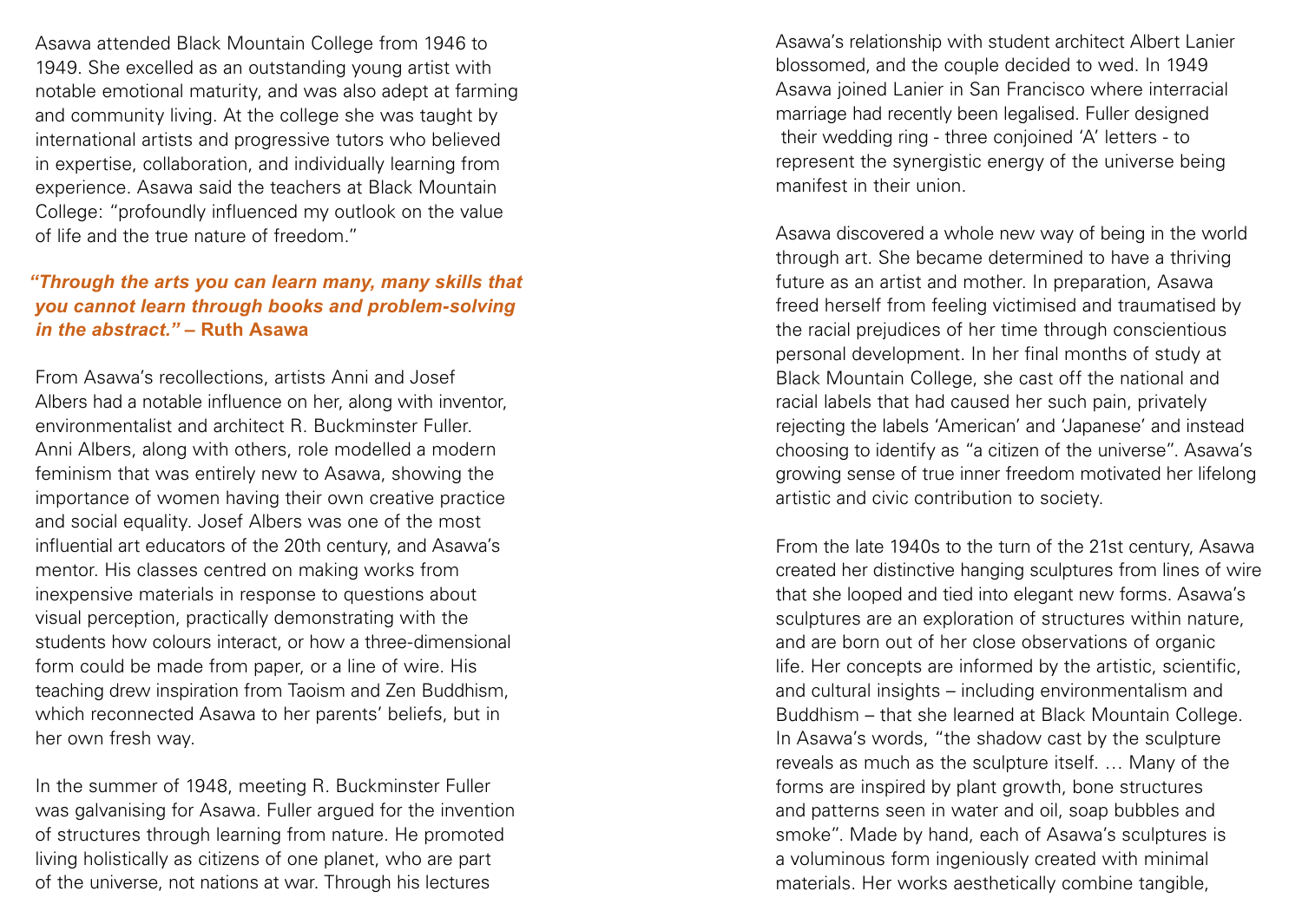visible lines of wire with the spaces between the lines so that they appear as one unified whole.

Asawa had considerable success as a young artist with exhibitions in New York, San Francisco and Oakland during the 1950s. She also briefly ventured into commercial design with fabric and wallpaper designs based on pattern work, including her recognisable BMC laundry stamp print, which she playfully made while at college. From the late 1960s Asawa prioritised civic engagement as an artist, whilst continuing her own solo practice and caring for her and Lanier's six children. She developed a form of social art practice working with communities, and was active in lobbying for policy changes at a local and governmental level. Creatively she worked on site-specific public sculptures made with and for local communities.

In 1968, Asawa and Sally Woodridge set up the Alvarado School Arts Workshops, which reached over 50 schools in ten years. Asawa served on multiple committees championing artists as active citizens, including the Role of the Arts committee for President Carter's Commission on Mental Health. In 1982, the date of 12 February was declared the annual Ruth Asawa Day. That same year, against the odds, she successfully founded a state art high school which, in honour of her contribution to the city, was renamed the Ruth Asawa San Francisco School of the Arts in 2010. She was formidable as an advocate for the importance of creative activity in community life. Asawa's sculptures and drawings asserted her individual sense of inner freedom, which in turn motivated her integration of art, family life and decades of civic engagement in San Francisco and beyond.

– Emma Ridgway

The exhibition is curated by Emma Ridgway, Chief Curator, Head of Exhibitions and Creative Learning at Modern Art Oxford, and Vibece Salthe, Senior Curator at Stavanger Art Museum, Norway where the exhibition will be on display from 1 October 2022 – 22 January 2023.

A fully illustrated exhibition catalogue of 'Ruth Asawa: Citizen of the Universe' is available for £28, published by Thames and Hudson.

This exhibition is made possible through support from the Terra Foundation for American Art and as a result of the UK Government Indemnity Scheme. Modern Art Oxford would like to thank HM Government for providing Government Indemnity and the Department for Digital, Culture, Media and Sport and Arts Council England for arranging the indemnity. With additional thanks for the support of the Henry Moore Foundation, the Japan Foundation, David Zwirner, a Jonathan Ruffer Curatorial Research Grant from Art Fund, Waqas Wajahat and Exhibition Partner Bonhams.